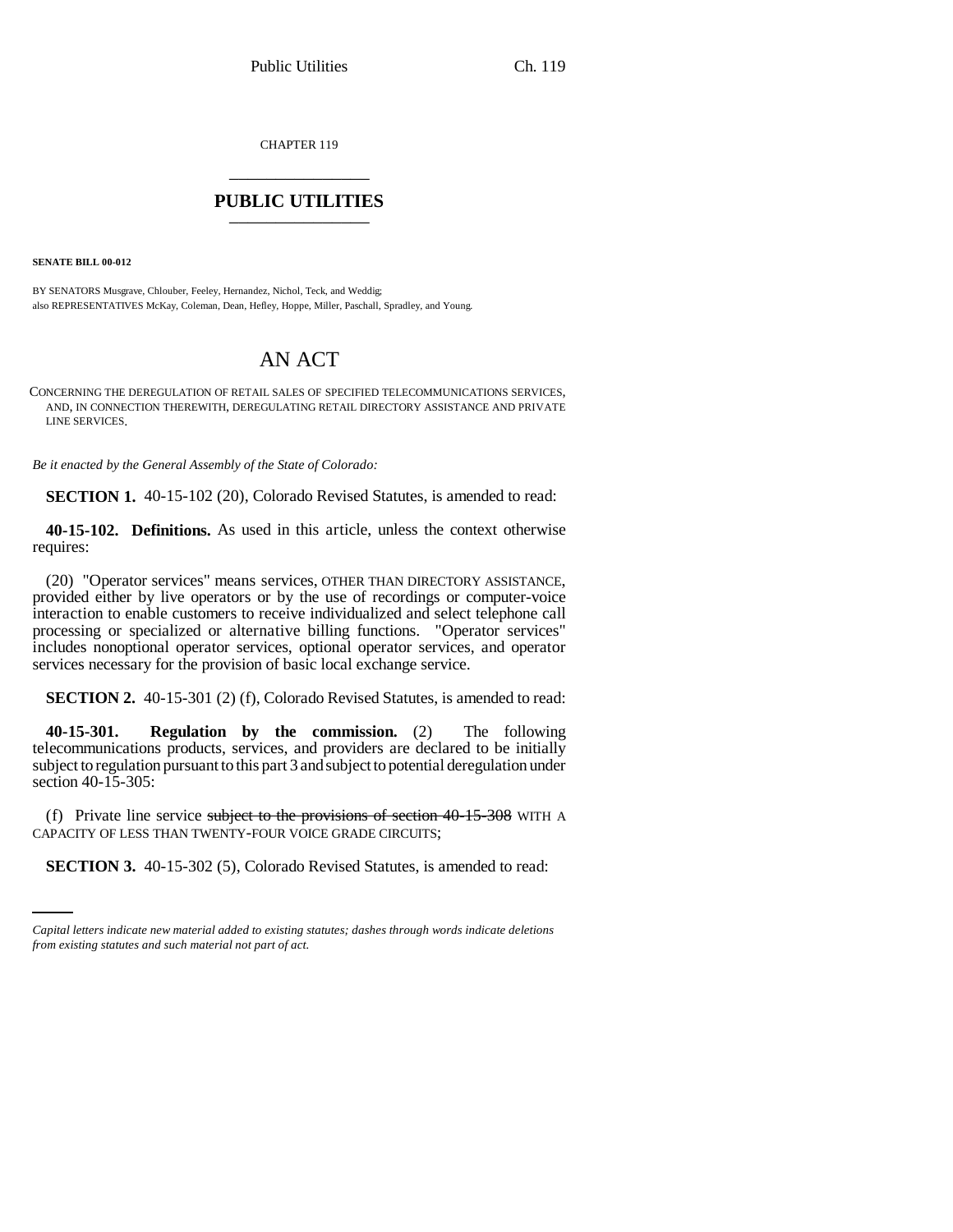**40-15-302. Manner of regulation - rules.** (5) Consistent with the provisions of section 40-15-301 (1), rates for nonoptional operator services shall allow the provider of such services the opportunity to earn a just and reasonable return on the associated used and useful investment, including but not limited to equipment costs incurred to originate such services. Such rates shall be set at or below a SINGLE STATEWIDE benchmark rate as determined by the commission THAT IS APPLICABLE TO ALL PROVIDERS, unless the commission approves a higher rate. THE STATEWIDE BENCHMARK RATE SHALL APPLY TO ALL NONOPTIONAL OPERATOR SERVICES REGARDLESS OF WHETHER SUCH SERVICES ARE PROVIDED IN CONNECTION WITH INTRALATA OR INTERLATA TELECOMMUNICATIONS SERVICE. If the commission approves a rate higher than the benchmark rate, and the commission determines that disclosure of the rate to customers is in the public interest, the commission may require the nonoptional operator services provider to orally disclose, to the person responsible for payment of the telephone call, the total charges for the call and that such charges are higher than the benchmark rate. The nonoptional operator services provider shall make such disclosure at no charge to the caller and before the call is connected, allowing the caller to disconnect before incurring any charges. If the commission finds, after notice and opportunity for a hearing, that a nonoptional operator services provider has violated this subsection (5), the commission may, in addition to such other enforcement powers as may be authorized in this title, order any regulated telecommunications service provider to block access to the nonoptional operator services provider for all intrastate operator-handled calls. A regulated telecommunications provider that blocks the access of a nonoptional operator services provider in compliance with an order of the commission and incurs attorney fees or costs to defend such action shall be entitled to recover its costs and attorney fees in each such proceeding. The commission shall promulgate rules necessary to implement this subsection  $(5)$ . no later than thirty days after August 7, 1996.

**SECTION 4. Repeal.** 40-15-308, Colorado Revised Statutes, is repealed as follows:

**40-15-308. Private line services.** Private line services shall be reviewed with all due haste pursuant to section 40-15-305.

**SECTION 5.** 40-15-401 (1), Colorado Revised Statutes, is amended to read:

**40-15-401. Services, products, and providers exempt from regulation.** (1) The following products, services, and providers are exempt from regulation under this article or under the "Public Utilities Law" of the state of Colorado:

(a) Cable services as defined by section 602(5) of the federal "Cable Franchise Policy and Communications Act of 1984";

- (b) Cellular telecommunications services;
- (c) Mobile radio service;
- (d) Radio paging service;
- (e) New products and services other than those included in the definition of basic